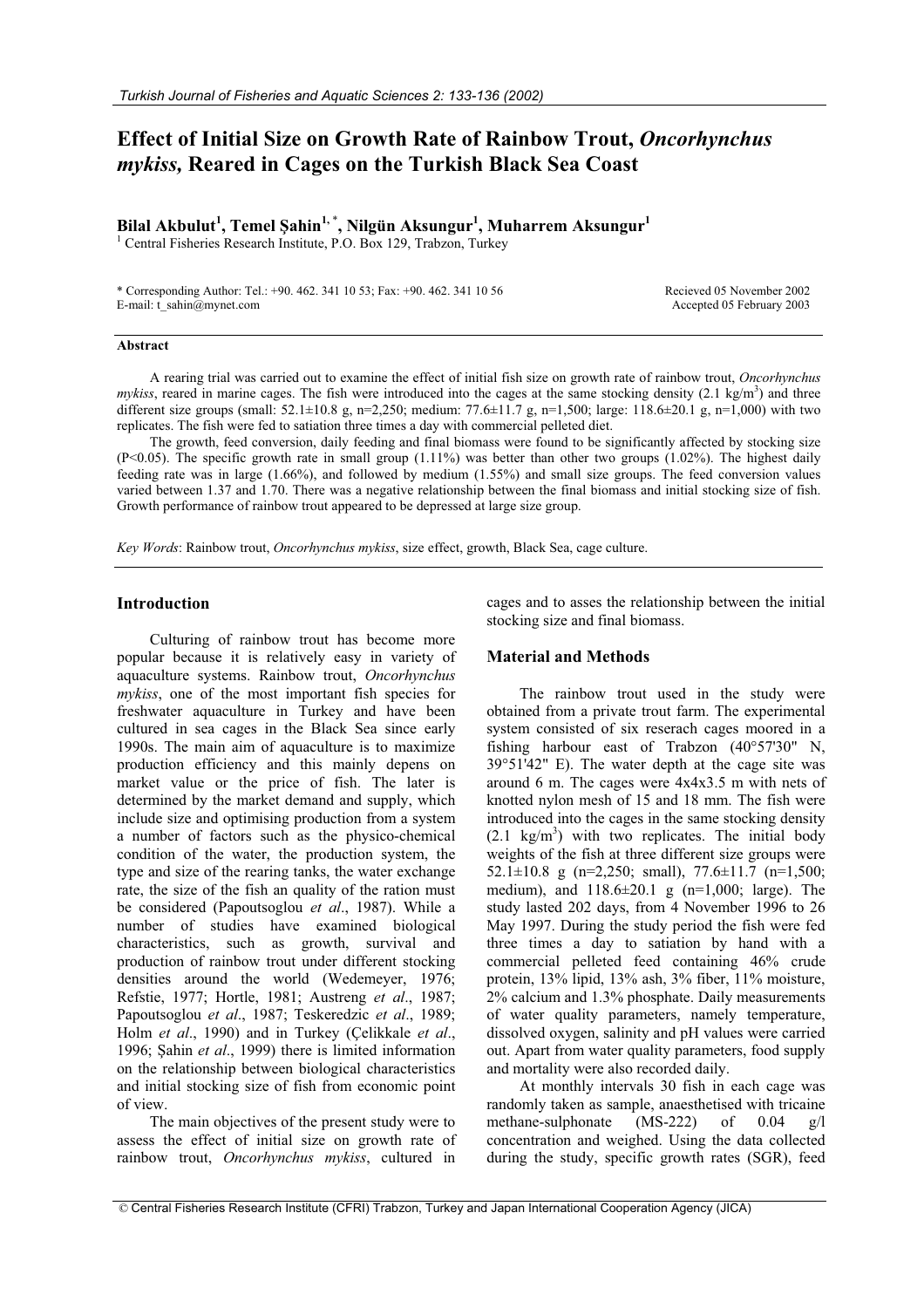conversion ratios (FCR), condition factors (CF) and daily feeding rates (DFR) were determined (Ricker, 1975, Boyer *et al.,* 1994):

SGR=100[(lnW<sub>t</sub>-lnW<sub>0</sub>)/t];  
DFR= {(
$$
\sum f_k
$$
)/[t x (W<sub>t</sub>+W<sub>0</sub>)/2]}x100;  
CF=(W/L<sup>3</sup>)x100;

 $FCR = (\sum f_k)/(W_t-W_0)$ ; where t: feeding days (day),  $W_0$ : initial live weight of fish (g),  $W_t$ : final live weight of fish (g), L: total length (cm), and  $f_k$ : weight of feed consumed by fish at each feeding (g).

For the statistical analysis, data from the replicates of each group were pooled for one-way ANOVA analysis and differences at the 5% level were considered significant.

## **Results**

Monthly mean sea water temperatures ranged from 7.9 to 15.3°C with a clear seasonal variation (Figure 1). Dissolved oxygen content also exhibited considerable variation ranging from 7.7 to 10.0 mg/l, whereas salinity and pH values did not show much variation and varied 16.6-18.0‰, and 8.0-8.3, respectively.

Survival rates were high (89.2-95.4%) for all groups and although fish size had no significant effect on mortality, losses were relatively higher in larger size groups.

The data on growth and feeding gathered during the trial were summarized in Table 1. Final mean weight values of small, medium and large size groups were 455.3±84.9, 547.6±124.8 and 740.7±174.7 g, respectively (Figure 2). Growth rates varied between





**Figure 1.** Monthly variations in mean seawater temperature

**Figure 2.** Changes in mean weight values of rainbow trout during study period.

Table 1. Mean (±SD)<sup>1</sup> weight, growth (SGR), feed provision (DFR), feed conversion ratio (FCR), condition factor (CF), survival rate and biomass of rainbow trout reared in marine cages.

| No of fish per cage                          | Small size<br>$(n=2,500)$     | Medium size<br>$(n=1,500)$     | Large size<br>$(n=1,000)$      | <b>ANOVA</b> |
|----------------------------------------------|-------------------------------|--------------------------------|--------------------------------|--------------|
| Initial weight $(g)$                         | $52.1 \pm 10.8^a$             | $77.6 \pm 11.7^{\mathrm{b}}$   | $118.6 \pm 20.1$ <sup>c</sup>  | $\ast$       |
| Final weight $(g)$                           | $455.3 \pm 84.9^{\text{a}}$   | 547.6 $\pm$ 124.8 <sup>b</sup> | $740.7 \pm 174.7$ <sup>c</sup> | $\ast$       |
| SGR $(\frac{9}{6}$ / day)                    | $1.11 \pm 0.88$ <sup>a</sup>  | $1.02 \pm 0.99$ <sup>b</sup>   | $1.02 \pm 0.99^b$              | $\ast$       |
| DFR $(\frac{9}{6} / \text{ of body weight})$ | $1.35 \pm 0.64$ <sup>a</sup>  | $1.55 \pm 1.07^{\mathrm{b}}$   | $1.66 \pm 0.77$ <sup>c</sup>   | $\ast$       |
| <b>FCR</b>                                   | $1.37 \pm 0.36$ <sup>a</sup>  | $1.70\pm0.38^{b}$              | $1.65 \pm 0.32^b$              | $\ast$       |
| CF                                           | $1.39 \pm 0.06$               | $1.44 \pm 0.08$                | $1.43 \pm 0.11$                | <b>NS</b>    |
| Survival (% of initial stock)                | $95.4 \pm 0.3$                | $92.6 \pm 0.4$                 | $89.2 \pm 0.1$                 | <b>NS</b>    |
| Initial biomass (kg/cage)                    | $117.3 \pm 2.8$               | $116.4\pm0.6$                  | $118.6 \pm 1.4$                | NS.          |
| Final biomass (kg/cage)                      | 997.1 $\pm$ 29.0 <sup>a</sup> | $780.0 \pm 15.6^{\mathrm{b}}$  | $677.8 \pm 18.0^c$             | $\ast$       |
| Initial stocking density $(kg/m^3)$          | $2.09 \pm 0.05$               | $2.08 \pm 0.01$                | $2.12 \pm 0.03$                | <b>NS</b>    |
| Final stock $(kg/m3)$                        | $17.8 \pm 0.52$ <sup>a</sup>  | $13.9 \pm 0.28^{b}$            | $12.1 \pm 0.32^b$              | $\ast$       |

<sup>1</sup> Mean of two replicates (e.g. a, b and c)

\*: significantly different at a level of p<0.05

NS: not significantly different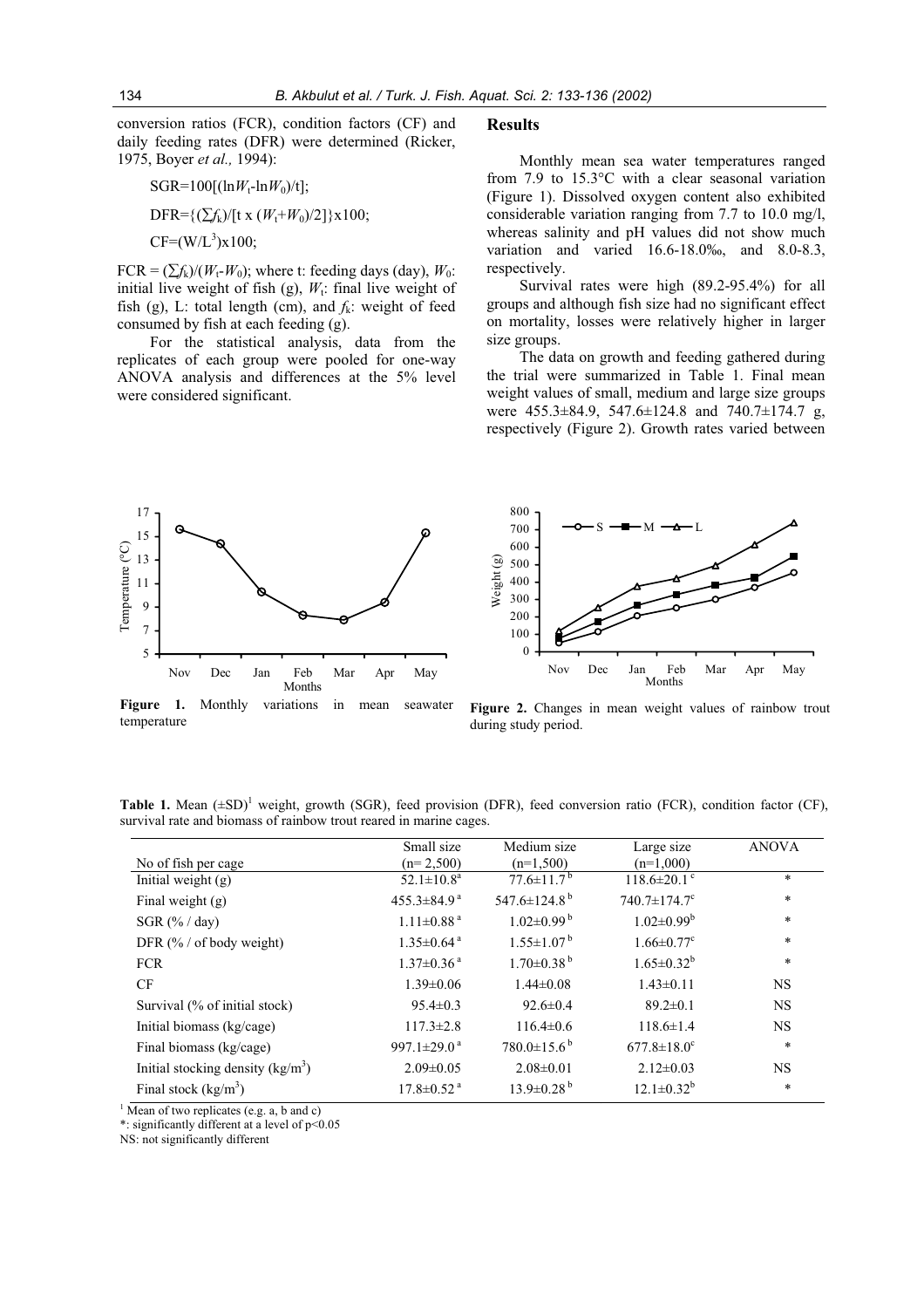1.02 and 1.11% (Figure 3). The best growth was obtained at small size group, and differences were significant  $(P<0.05)$ . There were clear declines in values with increasing body weight. As expected, maximum daily growth increments were observed at the beginning of trial when the fish were relatively small and mean sea water temperature was near optimum for the species, 15.6°C. Total biomass increased from 117.3, 116.4 and 118.6 kg to 997.1, 780.0 and 677.8 kg, respectively. Variations in biomasses during the study period are shown Figure 4. Final biomass was significantly affected by stocking size of fish  $(P<0.05)$ .

The daily feeding rate increased with increasing fish size  $(P<0.05)$ , i.e., the highest daily feeding rate was found in large size group (1.66%), and followed by medium group (1.55%) and small size groups (1.35%). Food consumption and feed conversion values were lowest in small group. The estimated feed conversion ratios varied between 1.37 and 1.70, and differences among groups were found significant (p<0.05) in favour of small size group.

Condition factors values of the groups calculated at the end of the study were very similar ranging 1.39 between 1.44, while they varied from 1.21 to 1.53 during the study.

## **Discussion**

In the present study, approximately 10 months old rainbow trout grew from around 52.1-118.6 g to 455.3-740.7 g mean weight in 202 days. These values are higher than those of fish cultured in traditional freshwater farm where fingerlings of around 30-50 g can hardly reach portion size (200-250 g) even in experimental tanks at sea level in 6-7 months time (Çelikkale *et al.,* 1997). When the results of the present trial are compared to those of similar studies

on rainbow trout (Hortle, 1981 in Tasmania; Austreng *et al*., 1987 in Norway; Teskeredzic *et al*., 1989 on the Adriatic coast of former Yugoslavia; Sahin *et al.*, 1999 in the Black Sea), the growth of the trout observed in this study, appears to be lower. It is well known that growth is not constant and numerous environmental factors (temperature, fish size, stocking density, access to acceptable quality of food, water exchange and salinity) may influence food consumption and growth rate (Jobling, 1993). Stocking density can stimulate schooling and up to a particular level, positively affect food consumption, food conversion, and growth performance (Wedemeyer, 1976; Schreck *et al.,* 1985). When the fish are held at low densities (e.g.  $\leq 20 \text{ kg/m}^3$  for Arctic charr and brook trout) they tend to congregate in a losse group close to bottom, rather than forming distinct schools in the water column (Jørgensen *et al.,* 1993; Okumuş et al., 1998). Slow growth rate at low stocking density can be due to increased energydemanding activity levels related to social interactions (Okumuş et al., 1998). Optimum stocking density for the growth of rainbow trout in marine cages has been estimated as  $4-5$  kg/m<sup>3</sup> at the beginning or 20-25 kg/m<sup>3</sup> at harvest (Sahin *et al.*, 1999). Slow growth rate in the present study may be explained by stocking density was around half of optimal level.

In intensive rainbow trout culture systems optimum feed conversion ratio is between 1 and 2, for commercial dry feed. The values of feed conversion ratio for all groups in the present study were within the ranges reported for commercial feed by other investigators (Papoutsoglou *et al*., 1987; Çelikkale *et al.,* 1996; Yıldırım *et al.,* 1998; Şahin *et al.,* 1999). It was observed that feed conversion ratio increased with increasing fish weight, and it was the best at small size group. As it has been observed in small size group, rainbow trout are able to utilize their feed very efficiently (Storebakken and Austreng, 1987).



**Figure 3.** Variations in SGR values during the study period.



**Figure 4.** Changes in mean biomass values of rainbow trout during study period.